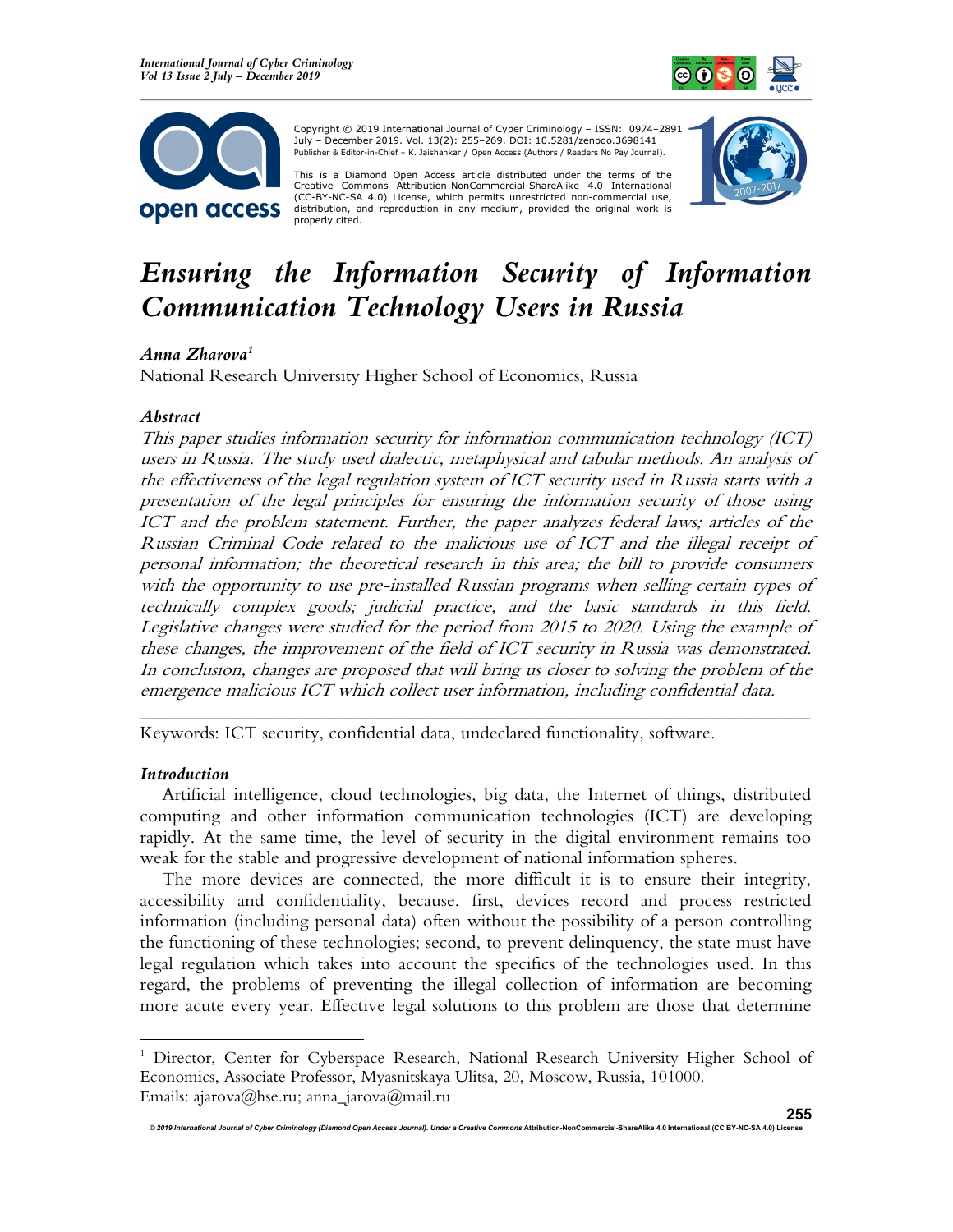state control of technology algorithms and that provide the user with control over their functioning and the actions they perform. For example, legal norms should contain requirements for developers of hardware and software for the mandatory presence of functions for the control of the processing of user data carried out by these technologies (Big data, artificial intelligence, 2017). Thus, the questions of the placement, storage rules and interaction of ICT, as well as information security need careful legal and technical regulation.

Harmful ICT creates the prerequisites for the formation of traditional and digital crime, for example, software containing viruses and "bookmarks" allows access to information about third parties without informing these persons, to carry out Internet fraud, to hack ICT systems and to disseminate harmful information. The information security of the state is ensured through the security of ICT, and in the era of internet enabled devices, the question arises as to how much a person is protected from the illegal collection of his personal information while using such devices?

In Russia, legal and technical regulation are independent fields and, in most situations, they do not interact with each other; Russian studies are mainly represented by the study of either legal or technical regulation. This paper proposes a comprehensive approach, reflecting the relations of legal and technical regulations to ensure effective information security.

### Aim and Rationale of the Present Study

This study analyzes the legal norms and technical standards that form the legislative basis of ICT security, the strategic documents of the Russian Federation in this area and identifies gaps in the regulatory system. We include software and hardware in ICT. In order to best represent the state's policy in ICT security, it is necessary to understand the trends occurring at the level of legislative changes. The presentation of the regulatory system allows us to describe the general system of tools that the state gives to various actors to ensure their own safety or the safety of third parties, as well as punitive state instruments.

To achieve this goal, the following federal laws were examined:

- 1. "On Information, Information Technologies and Information Protection";
- 2. "On the Security of Critical Information Infrastructure of the Russian Federation";
- 3. "On the Protection of Personal Data"; "On the Protection of Consumer Rights";
- 4. The Criminal Code of the Russian Federation. The following legal papers were also analyzed:
- the strategic planning documents of the Russian Federation;
- the main standards in the field of ensuring information security;
- the law enforcement practice,
- Bill No. 757423-7 "On providing consumers with the opportunity to use preinstalled Russian programs for electronic computers in the sale of certain types of technically complex goods" (Bill No. 757423-7).

The results of this study may be useful to foreign researchers in conducting a comparative analysis in the field of ICT security.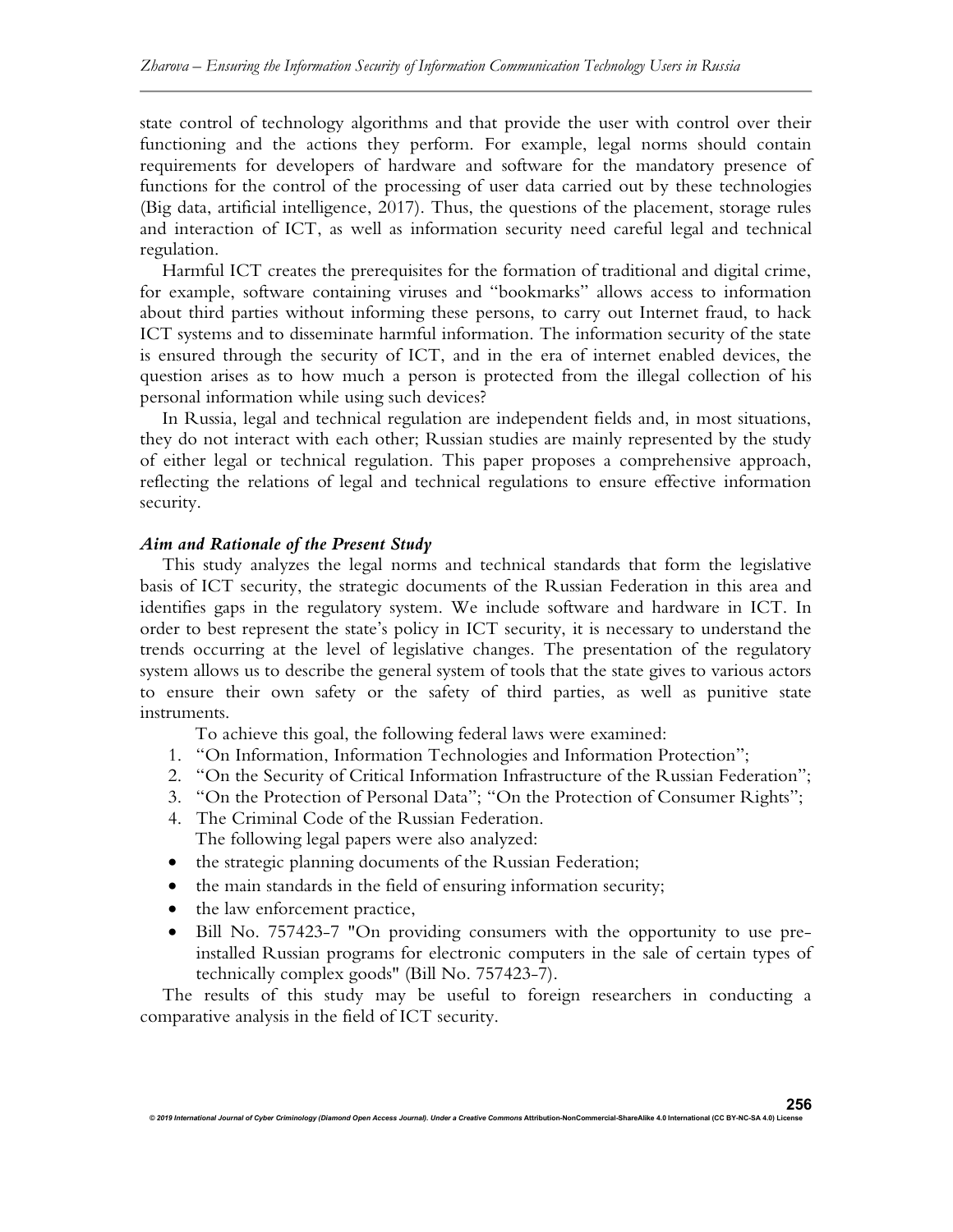

### Literature Review

While using internet enabled devices a person may not suspect that his device is relaying information to a third party who may subsequently use this information illegally, including information regarding children (Choi, Lee & Ree lee, 2017). Such a device can be any technology that has Internet access. There are various vulnerabilities and risks associated with this technology, ratio of big data to personal data (Zharova & Elin, 2017), the risks of illegal collection of information (Marson, 2008). New generation of services are often characterized by high dynamism and untrustworthiness: "existing technologies for managing and applying data privacy policies could be unsuccessful ..." (Talreja & Dilip, 2017). The role of the state is to create legal conditions for limiting possible offenses.

The analysis of the studies makes it possible to identify the main lines of communication security, such as the independent security of smartphone users (Seyed at al., 2013; Sukeshini et al., 2015); ensuring the security by the state if defining the requirements for developers in field the safety of the information technologies, including the requirements of the development and application of standards (Schiller at al., 2017); also by imposing legal liability for the development and use of harmful technologies that violate the confidentiality of information (Dart at al. 2016; ENISA, 2016).

The importance of standards in terms of ensuring information security when using information technologies is that the standards contain a methodology for protecting information technologies and define the range of key issues that developers should be guided by. Legal norms determine the regulation of relationships and the responsibility for non-compliance with the rules of conduct determined by the state. In this regard, the harmonization of legal and technical standards will provide the greatest effect in the field of ICT security regulation. The effectiveness of ICT security can be considered as the coordination of national and international standards. Much research has been devoted to this topic affecting the problems of various states, for example, countries of the Southern African Development Community (Bande, 2018), EU countries (Szczepaniuk, et al., 2020), US (Alexander, et al., 2020), Portugal (Carvalho, et al, 2020), China (Li, 2015).

An analysis of articles on selected states (US, UK, EU, China, Russia) allows us to conclude that the problems of ensuring ICT security are relevant worldwide. The table 1 shows only some of the issues raised in such research.

#### Methods

To accomplish the aims stated above, court sentences were examined and statistics on criminal offenses in this area are presented. The research was based on the analysis and comparison of normative legal acts and the norms of technical regulation in Russia and the practices of ensuring information security in Europe and in Russia. The sources of normative legal acts were specialized information legal search systems are named "Consultant-Plus" and "Garant", in which all normative legal acts are presented in an actual form. The analysis of normative legal acts and standards allowed to determine the state approaches that are reflected in the functions of specialized state bodies in the field of ensuring information security, and that also revealed the shortcomings of such approaches. In addition, information was used that was posted on the official website of the State Duma of the Russian Federation.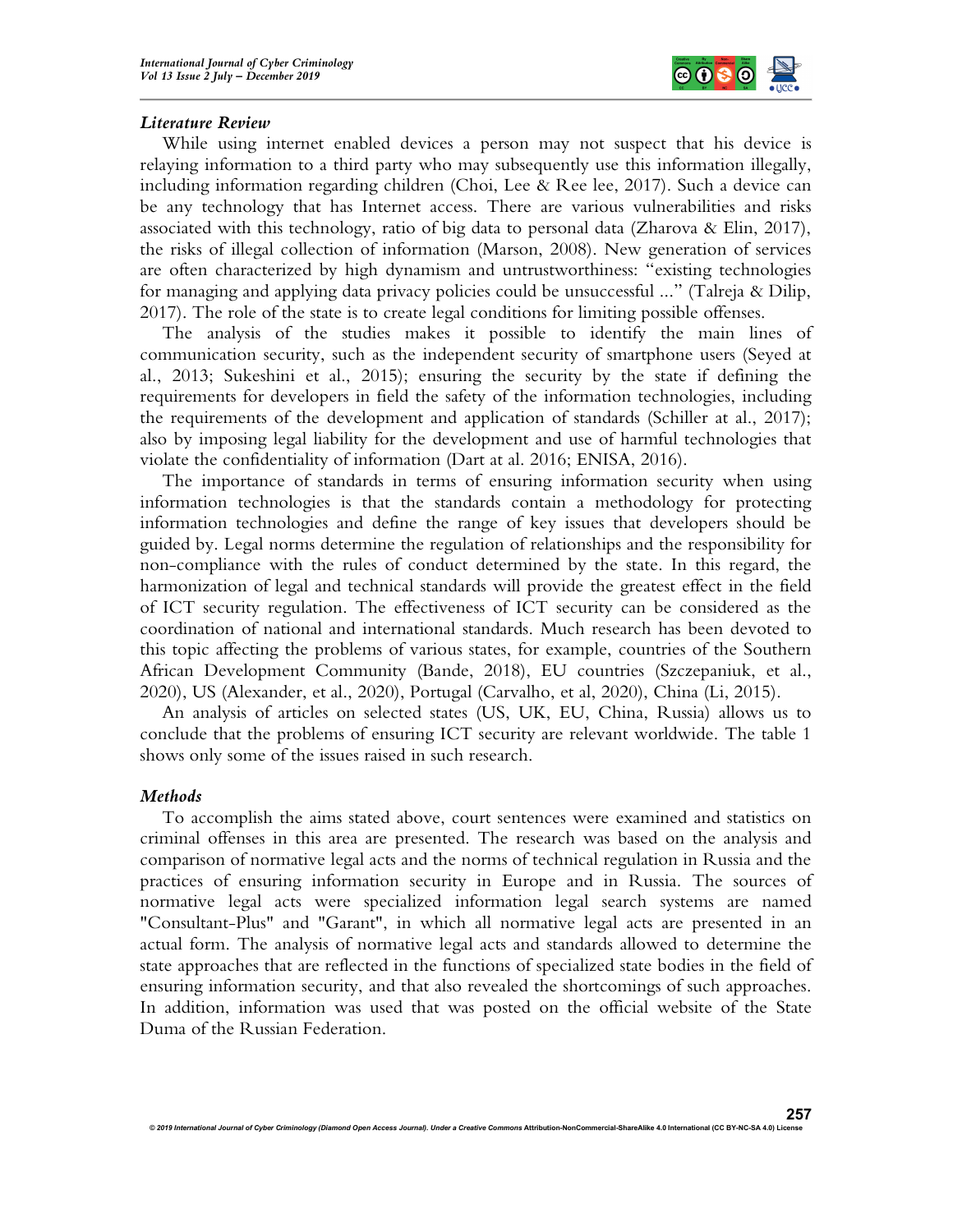| States  | Types of IT security problems                            | Research results                                                        |
|---------|----------------------------------------------------------|-------------------------------------------------------------------------|
| US,     | The effectiveness of                                     | Recommendations for improving                                           |
| EU,     | information security                                     | information security mechanisms;                                        |
| UK,     | management in public                                     |                                                                         |
| Russia, | administration;                                          |                                                                         |
| China.  |                                                          |                                                                         |
|         | the standardization of the most<br>important information | strengthening the regulation for<br>protection against cyber threats at |
|         | structures;                                              | the regulatory and strategic levels;                                    |
|         | the development of                                       | the implementation of a                                                 |
|         | cybersecurity rules and their                            | systematic approach arising from                                        |
|         | impact on the business and                               | the need for continuous                                                 |
|         | technology sector.                                       | improvement of state regulation.                                        |
|         |                                                          |                                                                         |
|         |                                                          |                                                                         |
|         |                                                          |                                                                         |
| US,     | Profiling cybersecurity risks;                           | Establishing appropriate metadata                                       |
| China,  | profiling human activity on the                          | for cybersecurity policies;                                             |
| UK,     | Internet; personal data in big                           | improving legislation in the field                                      |
| Russia. | data; the problem of ensuring                            | of cybersecurity;                                                       |
|         | cybersecurity with the increase                          | the monitoring and analysis of                                          |
|         | in devices connected to the                              | risks and threats;                                                      |
|         | Internet; the lack of control                            | the development of legislation                                          |
|         | and the inability to combat                              | ensuring the security of restricted                                     |
|         | cyberthreats.                                            | information.                                                            |
| China,  | The development of an                                    | Identifying the main areas of                                           |
| Russia. | information security policy,                             | information security policies;                                          |
|         | including the distinction                                | identifying the main                                                    |
|         | between "information" and                                | implementation problems;                                                |
|         | "cybersecurity";                                         | reviewing and changing policies                                         |
|         | the standardization of the most                          | in a continuous cycle;                                                  |
|         | important information                                    | developing a comprehensive risk                                         |
|         | structures.                                              | management structure.                                                   |

Table 1. Some of the issues raised in Literature Review

The study used dialectic, metaphysical and tabular methods. The dialectic method made it possible to critically examine the regulatory system for ensuring the state's ICT security and to conclude that the effectiveness of regulation can be ensured only through the interconnection of legal and technical norms. An analysis of the effectiveness of the legal regulation of ICT security in Russia begins with the legal principles for ensuring the security of ICT users, and the problem statement. Further in the paper, the main articles of the Criminal Code of the Russian Federation related to the malicious use of ICT and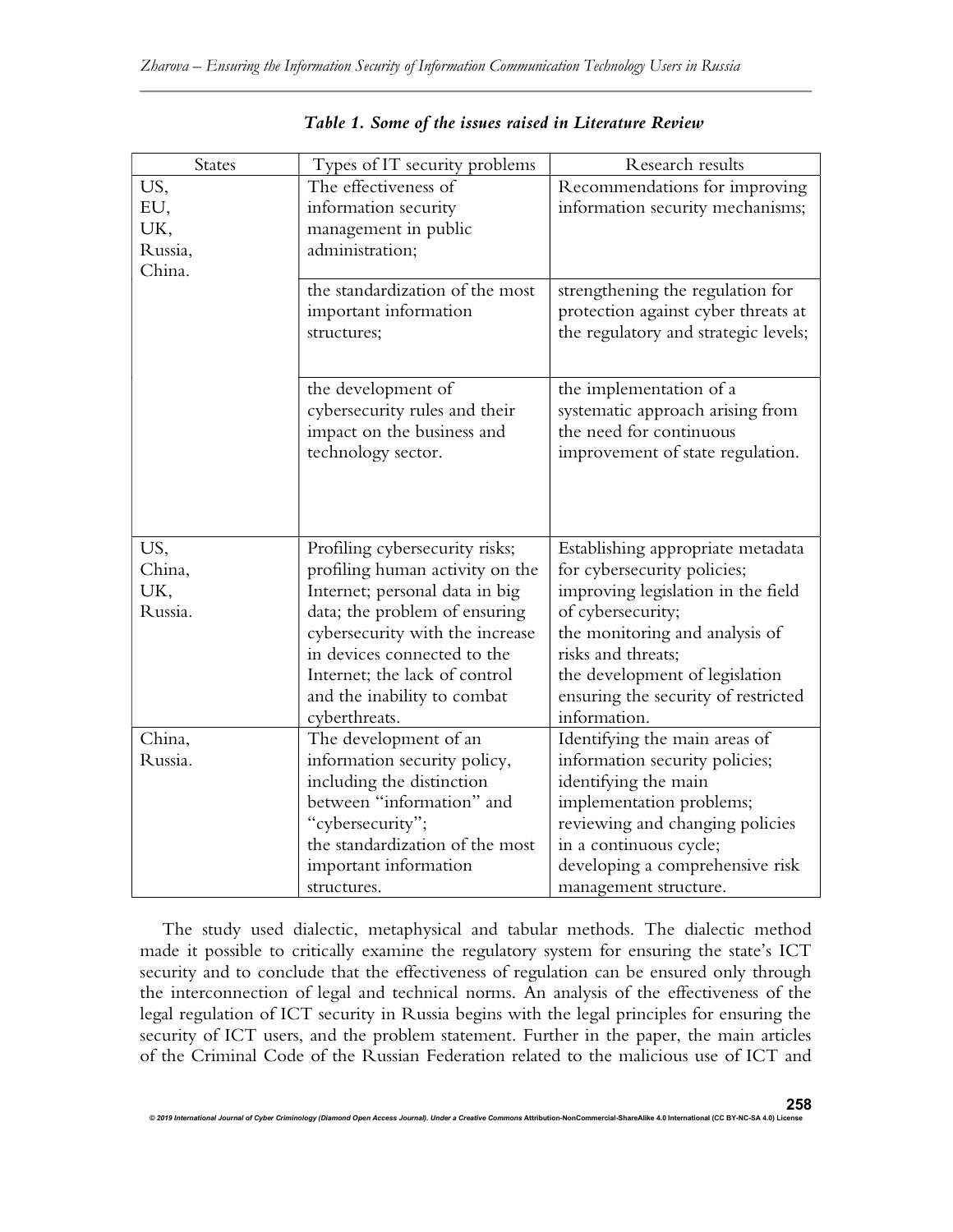

the illegal receipt of personal information were analyzed, as were theoretical studies and judicial practice.

The legislative changes for the period from 2015 to 2019 demonstrated the state turning towards the development of technical regulation and the use of national software.

The study and analysis of the practice, references in European studies, describing possible solutions to information security issues, made it possible to compare the Russian experience of standardization with the experience in Europe and come to the conclusion that the problems of ensuring the safety of communications are relevant worldwide.

In the development of standards in the field of information security of information technologies, European researchers have advanced further. This can be explained by the fact that a large number of information technologies (software and hardware) are developed by European manufacturers. However, it should be noted that Russian policy began to change from 2015. From 2015 to 2020, the Russian Federation adopted more than 2,000 acts at various levels to ensure information security in various areas. In 2019, amendments to 2 Federal laws were adopted that related to ensuring information security in the field of creating and using software and ensuring a safe communication environment in Russia. Since 2019, the government has been implementing, at the legislative level, the requirements for using predominantly domestic software for national and local government bodies and for organizations whose activities are related to critical information infrastructure. In the same year, in Art. 138.1 of the Criminal Code, amendments were adopted by which software can be recognized as special technical means.

Legal conditions were created to attract investment in the Russian economy and improve the quality of goods, work, services. In addition, a bill was passed in third reading on requiring certain types of technically complex goods to have pre-installed Russian software, which should enter into force on July 1, 2020.

### General Provisions for Communication Security

In Russia, the constitutional principle of non-interference in the private life of citizens has deep legal traditions. There are requirements for the protection of personal and family secrets, and the correspondence, telephone conversations, postal, telegraphic or other communications of citizens. In 1997, Presidential Decree No. 188 was signed, which defined confidential information as the facts, events and circumstances of a citizen's private life which allow him or her to be identified. In 2006, the Russian Federation adopted the Law on Personal Data, the implementation of which required the adoption of a set of organizational, technical and legal measures aimed at ensuring the security of personal data (Federal Law No 152-ФЗ).

Despite the legal norms for the security of personal data, technologies and malicious software has appeared in Russia, including undeclared functions to illegally collect information transmitted from internet enabled devices. This situation can be explained by the fact that information security when using IT should be provided not only by legal means, but also by a system of standards that supplements the legislative system.

Understanding the complexity of the standardization problem and the diversity of participants in this process, the government, on October 29, 2019, approved the following directions for the implementation of the federal project "Information Security" of the national program "Digital Economy of the Russian Federation" (Resolution of the Government of the Russian, No1382: "the development of requirements for operators of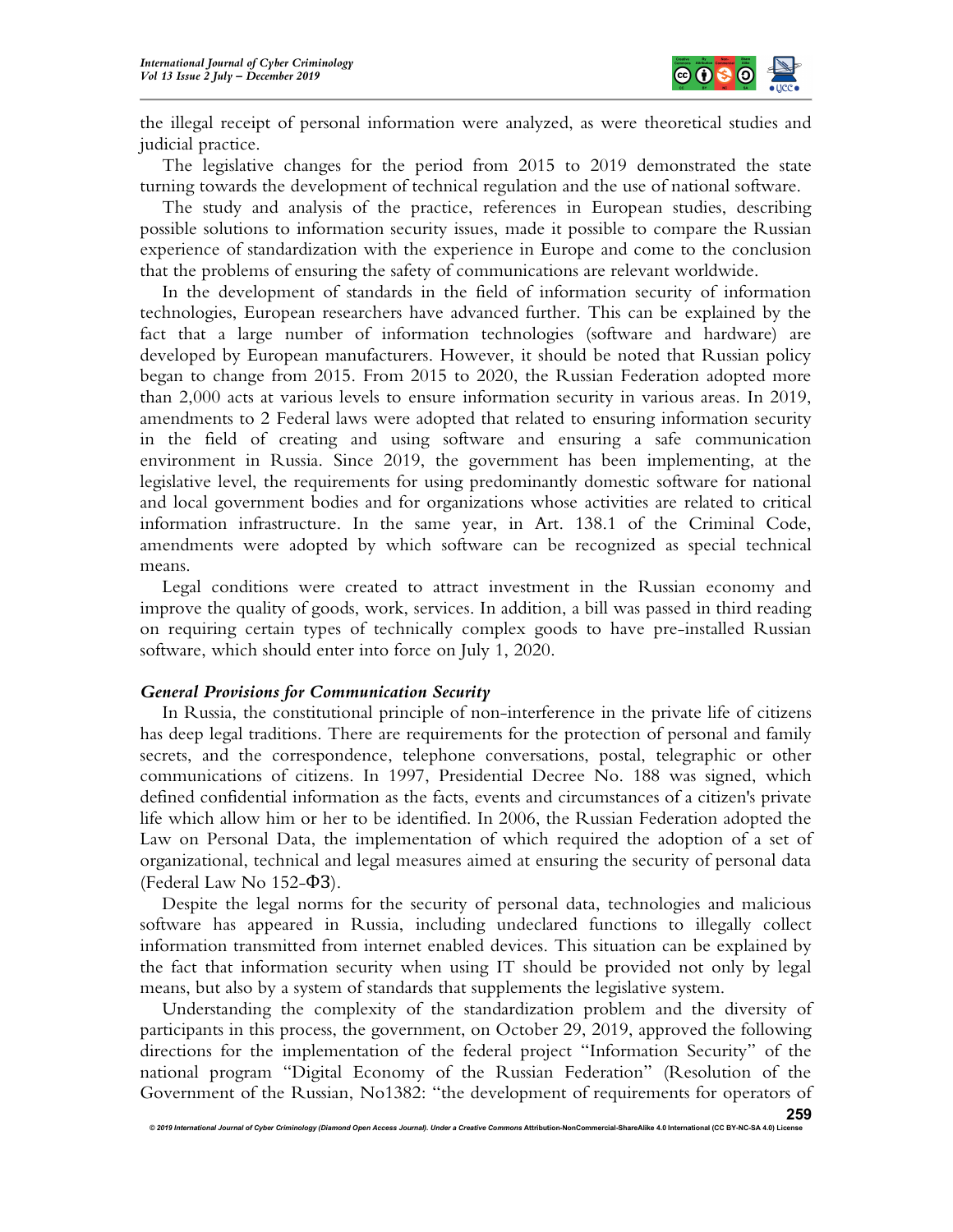the industrial Internet, draft security standards for cyber-physical systems, and the registration of equipment networks of the IoT devices. The development and adoption of a set of information security standards to minimize risks and threats to the safe functioning of public communication networks, and national and international standards in the field of information security. […] The development of a model of information security threats for personal devices for collecting biometric data and the development of a roadmap for ensuring information security when citizens use this class of technical equipment in the Russian Federation".

Information systems can be associated with various areas of public life, the incapacitation of which can entail enormous economic damage. In order to ensure information security in the areas most important for the state, Federal Law "On the Security of Critical Information Infrastructure of the Russian Federation" entered into force on January 1, 2018 (Federal Law No. 31). Sectors, including communications and financial, are classified as areas of critical information infrastructure. Changes also affected the financial sector, in accordance with 2017 FATF methodology in the federal project "Information Security", (Passport of the federal project "Information Security") including tasks for increasing the technical compliance level with international FATF standards (Rosfinmonitoring, 2019). In their 2019 report, FATF noted that Rosfinmonitoring has achieved significant achievements and it entered the top five countries in terms of the effectiveness of the national anti-laundering system (Russia praised the compliance).

The availability of standards, their diversity, the developed and approved methodology for their application can help solve information security problems if there is a clear state strategy to reduce any threats and possible security risks and minimize new threats and risks. On October 14, 2019, the Ministry of Digital Development, Telecommunications and Mass Media developed a Roadmap for the development of end-to-end digital technology and wireless technology as a strategic public policy instrument that identifies priorities and prospects for the development of technologies in the Russian Federation by 2024 (Roadmap "end-to-end"). Also in 2019, the Federal Service for Supervision of Communications, Information Technologies and Mass Communications (Roskomnadzor) identified key goals for its activities for the year, which included ensuring a timely response and developing relevant measures to respond to challenges and threats associated with active technological changes, and the widespread dissemination of the IoT, big data processing systems, artificial intelligence and next generation communications networks. (Public declaration, 2019)

To understand the processes of ensuring information security in Russia, it must be borne in mind that the application of the requirements of technical regulation to ICT security and to confirm the compliance of IT with information security requirements are not defined as mandatory in Russian Federation (Federal Law of "On Technical Regulation"). Therefore, in the national program "The Digital Economy of the Russian Federation" a number of tasks are set to develop and adopt a national system of standards in this area.

In 2019, a serious change in the state policy in the field of legal regulation, standardization and the licensing of the activities of persons related to the creation and further introduction of ICT into civilian circulation can be noted. "The Digital Economy of the Russian Federation" defined the task of developing, by the end of 2021, requirements for ensuring the control of processing and access to personal, big user data,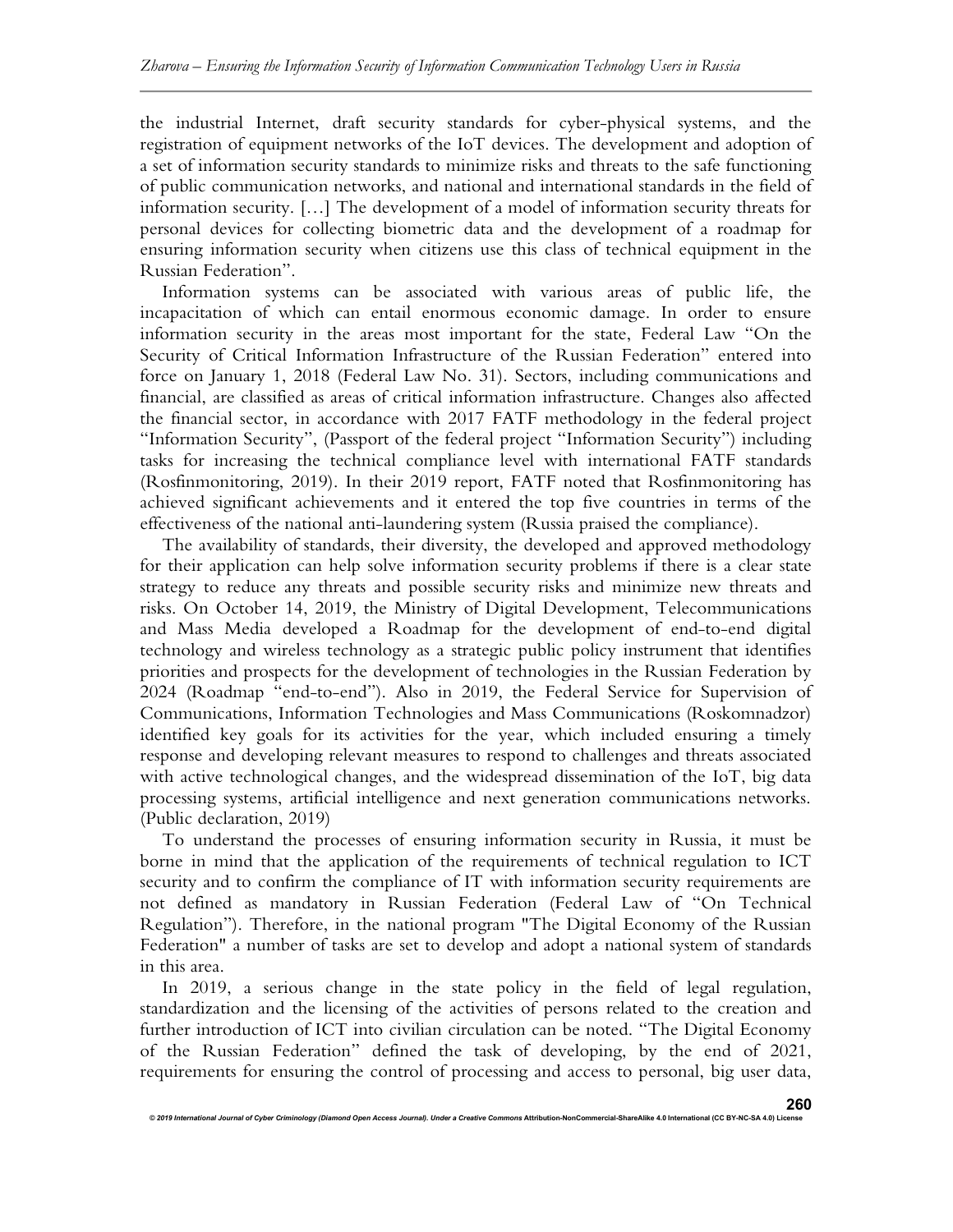

including in social networks and other means of social communication (Resolution of the Government of the Russian, No1382).

## The Concept of "Undeclared Functionality" in Terms of Russian Legislation

Not only the general provisions for ensuring ICT security, but also the applied norms should be adopted for effective legal regulation. This is especially important in ensuring the safety of ICT users, who must be sure that the ICT introduced into civil circulation and legally acquired does not bear any risks. However, this is not always the case, since there is a possibility of "undeclared functionality".

"Undeclared functionality" is a specific term adopted in Russia. According to the guidance document<sup>2</sup>, "undeclared capabilities are understood to mean any functionality of the software which is not described or not corresponding to functionality described in the documentation and which may violate the confidentiality, availability or integrity of the information being processed" (*The guidance document*, 1999). Through such undeclared functionality, third parties may illegally gain access to personal data or confidential information. Information security specialists from Perception Point warned of the existence of a dangerous vulnerability in the Linux kernel which gives the attacker full access to the Android operating system as an administrator. This dangerous vulnerability is called CVE-2016-0728 and had existed since 2012 (Shoshin, 2015).

The concept of a malicious computer program is directly related only to the Criminal Code. However, the concept of a "computer program" is defined in the Civil Code as commands to operate computers and other computer devices to obtain a certain result, including the preparatory materials obtained during the development of the computer program and also the audio-visual images generated by it. But the Civil Code considers software only from the point of view of property relations and as a result of intellectual activity.

Software for communication devices that has undeclared functionality is a malicious computer program. From July 26, 2019, amendments were made to Art. 138.1 of the Criminal Code. Currently, it covers special technical means intended for secretly obtaining information include software; other electronic devices for accessing information and (or) obtaining information from technical means for its storage, processing and (or) transmission, and the properties of which are the covert information acquisition or access to it (138.1 of the Criminal Code); and the circulation of these without an appropriate license and not for the needs of the authorities authorized to carry out the operational investigative activities. According to Art. 273 of the Criminal Code "malicious computer programs include programs that are deliberately designed to destroy, block, modify, copy computer information or neutralize computer information protection facilities without authorization."

The statistics presented on the official website for court decisions for the period from May 7, 2019 to August 29, 2019 show that there were 30 convictions under Art. 273 of the Criminal Code (Sentence No. 1-377 / 2019); and 36 convictions under Article 138.1

<sup>&</sup>lt;sup>2</sup> The guidance document it is a normative branch act that is adopted by the State Technical Commission of Russia, the supervisory and control authority. This document outlines the system of views, the basic principles that form the basis of the problem of protecting information from unauthorized access.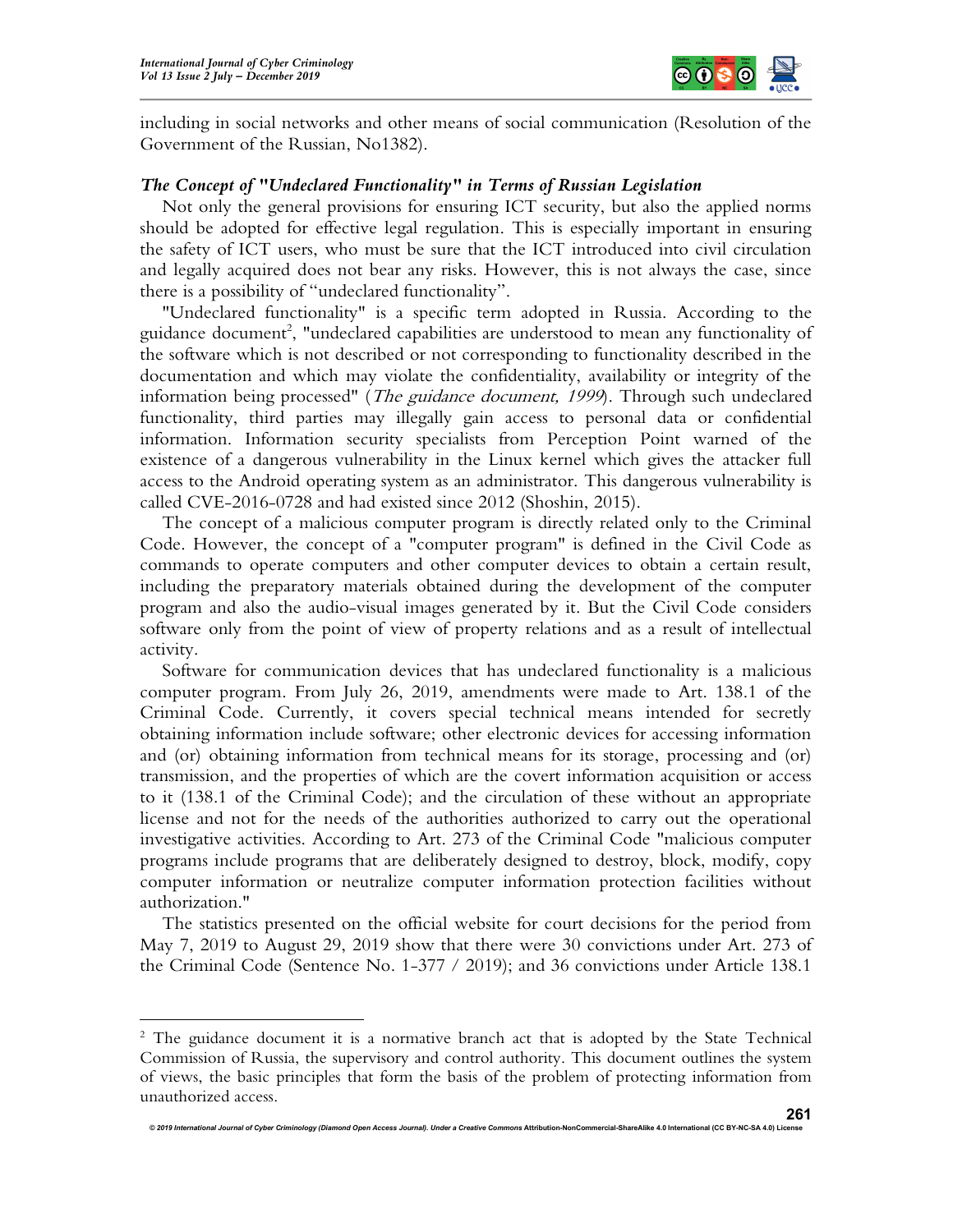of the Criminal Code (Judicial practice under Article 138.1). Thus, each month there are an average of 10 convictions for each of the above articles of the Criminal Code.

The analysis of the content of the sentences shows that crimes under Article 273 of the Criminal Code are mainly related to the use of counterfeit software, malicious computer programs and the use of such software to illegally access information. Under article 138.1, the crimes are associated with the illegal acquisition of special technical means and their further introduction into civil circulation.

Such a source of threats is the inability to control the ICT being developed and their subsequent use in Russia. The success of identifying such ICT entering Russia is largely associated with the presence of a state administrative system responsible for monitoring, supervising and implementing the national policy for the certification of such technologies. However, in Russia, the ICT certification system is optional.

Information security as a component of all state security cannot be ensured without creating its own ICT. Therefore, in 2019, the tasks of switching to domestic software and protecting information infrastructure were identified in two federal projects of "Digital Economy of the Russian Federation": "Information Infrastructure" and "Information Security".

However, the state policy of transition to Russian ICT has been implemented since 2015. By Order of the Ministry of Communications dated April 1, 2015 No. 96, a plan for the import substitution of software was approved (The order of the Ministry of Communications, 2015). To ensure this task, an autonomous non-profit organization must be created, which organizes collective software development for segments with a high level of dependence on foreign software (GOST R 54593-2011). In 2015, the Ministry of Economic Development issued a negative opinion on the project of the Ministry of Communications of Russia in this field (The Ministry of Communications has prepared a package).

Despite this, Order No. 96 has not been canceled. The non-profit organization has given grants to developers involved in the creation of local ICT.

In addition, the Government Decree of November 16, 2015, No 1236 (Decree of the government, No 1236) established a ban on the use of software originating from foreign states for the procurement of state and municipal needs. The purchase of foreign software is allowed only if there is a justification for the impossibility of observing the prohibition. This has been confirmed by judicial practice (The determination of the Supreme Court, No A65-25932). To determine whether the software is Russian or foreign, criteria for software classes defined which can be replaced by Russian software (Order of the Ministry of Communications, No 622).

Legal entities guilty of violating the laws of the Russian Federation and other regulatory legal acts on the contract system in procurement are charged under Art. 107 of the Law on the contract system.

There have been cases of the cancellation of the purchase of an operating system, which was part of the set of goods purchased by the customer, which falls under the ban on the admission of foreign software, established by Government Decree No. 1236 (Decree of the government 2015, No 1236).

Restrictions on the use of foreign ICT are also in force for the participation of state organizations and legal entities in the critical information infrastructure sectors. On October 1, 2019, the government submitted proposals on measures to ensure

© 2019 International Journal of Cyber Criminology (Diamond Open Access Journal). Under a Creative Commons Attribution-NonCommercial-ShareAlike 4.0 International (CC BY-NC-SA 4.0) License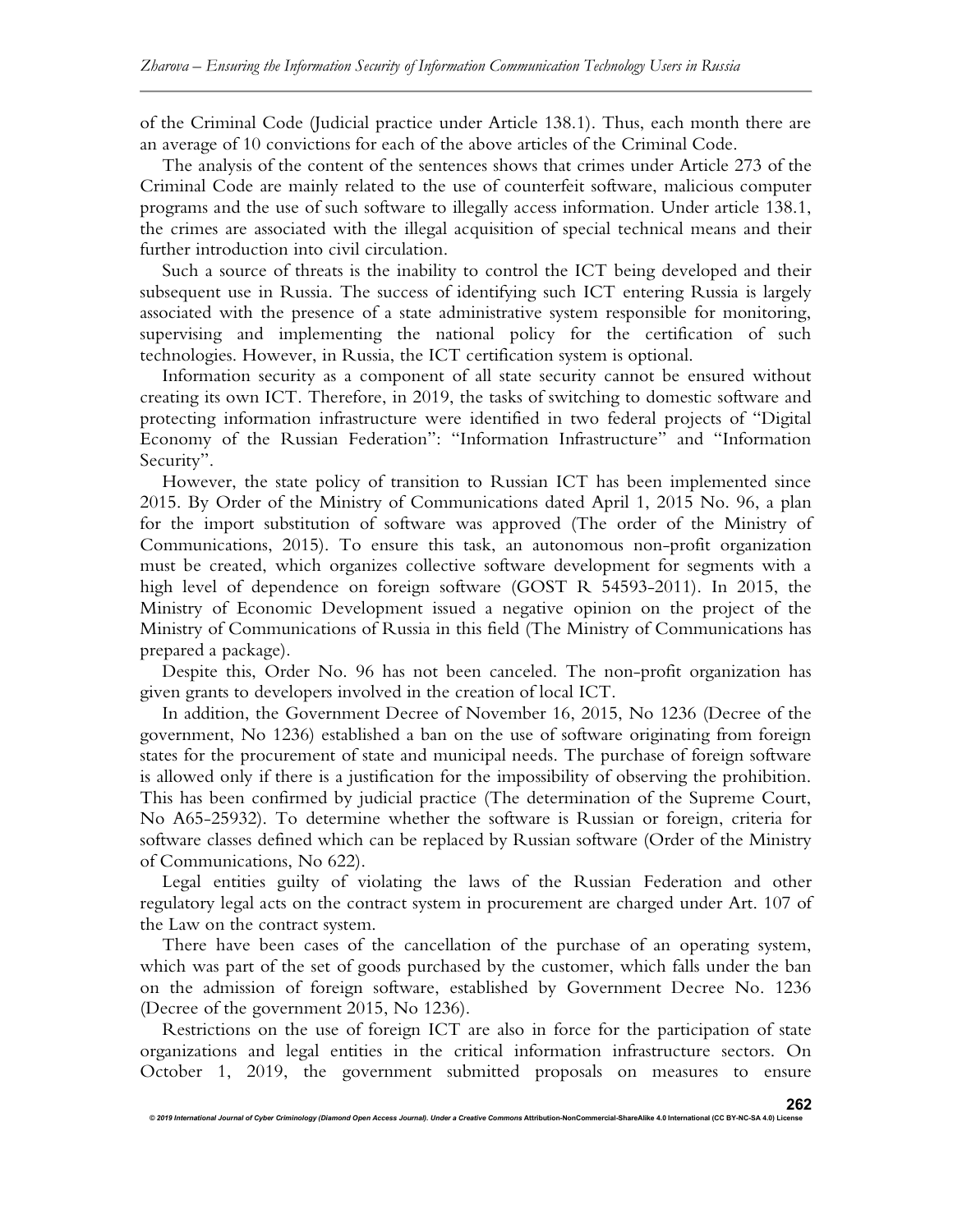

technological independence and the security of critical information infrastructure through the use of predominantly domestic software (Putin instructed the Government). Art. 12.1 of the Federal Law "On Information, Information Technologies and the Protection of Information" defines the specifics of state regulation in using Russian software and databases and defines the procedure for creating a unified register of Russian software and databases.

The government determined that by the end of 2019, standards for processing large data arrays, information security standards in systems implementing cloud, fog, quantum technologies, virtual and augmented reality systems, and artificial intelligence should be developed, adopted, harmonized and implemented. In addition, new interstate standards and amendments to existing standards in ICT security for the EAEU should be approved (Passport of the national project "National Program" Digital Economy).

In addition, from July 1, 2020, a law should come into force banning the sale of smartphones, laptops and other devices without pre-installed Russian software Bill No. 757423-7). On February 20, 2020, this bill was adopted by the State Duma in the third reading, so its entry into force is only a matter of time. The law provides for the creation of a list of required software that must be installed on all devices sold in Russia. Smartphones, tablets, computers and televisions with Smart TV are subject to restrictions. A list of such devices will be compiled and approved by the government.

Thus, it can be noted that the state policy in the field of ensuring information security has become focused on the need to ensure control over the ICT introduced into civil circulation and the priority use of national ICT. The first step in this policy is related to the development of a system of national standards for all ICT. A list of areas of economic activities in which the control and supervision of the ICT used must be drawn up, these areas are mainly related to the functioning of critical information infrastructure. For other ICT, used by entities in areas other than critical information infrastructure, legal regulation is still changing quite slowly.

However, information security can be ensured not only by controlling the introduction of software developments into civilian circulation, but also by monitoring the development of ICT algorithms. For example, in 2017, a paper prepared by the information commissioner indicates that it is possible to introduce "algorithmic responsibility". In essence, this is the possibility of making sure that the machine learning algorithms are used do what we think and do not do what we do not want (Big data, artificial intelligence, 2017). However, neither the Russian scientific literature, nor government documents have yet reflected this.

Such an innovation would be interesting, and it is quite possible that such a combination of legal and technical regulation could bring good results. Since the developers would be responsible for the development of inaccurate and opaque algorithms, and users would have the opportunity to legally control the results obtained in the processing of information related to their personal data. Difficulties are also likely in the implementation of such a decision, since this would require the formation of bodies responsible for monitoring and supervision in this area.

The figure 1 is presented allows us to see the dynamics of the development the directions of laws, including federal, in the field of information security of ICT. The selection of laws was made in the field of "information security", "software" and "using software and ensuring a safe communication environment" for the periods: 1 January 1995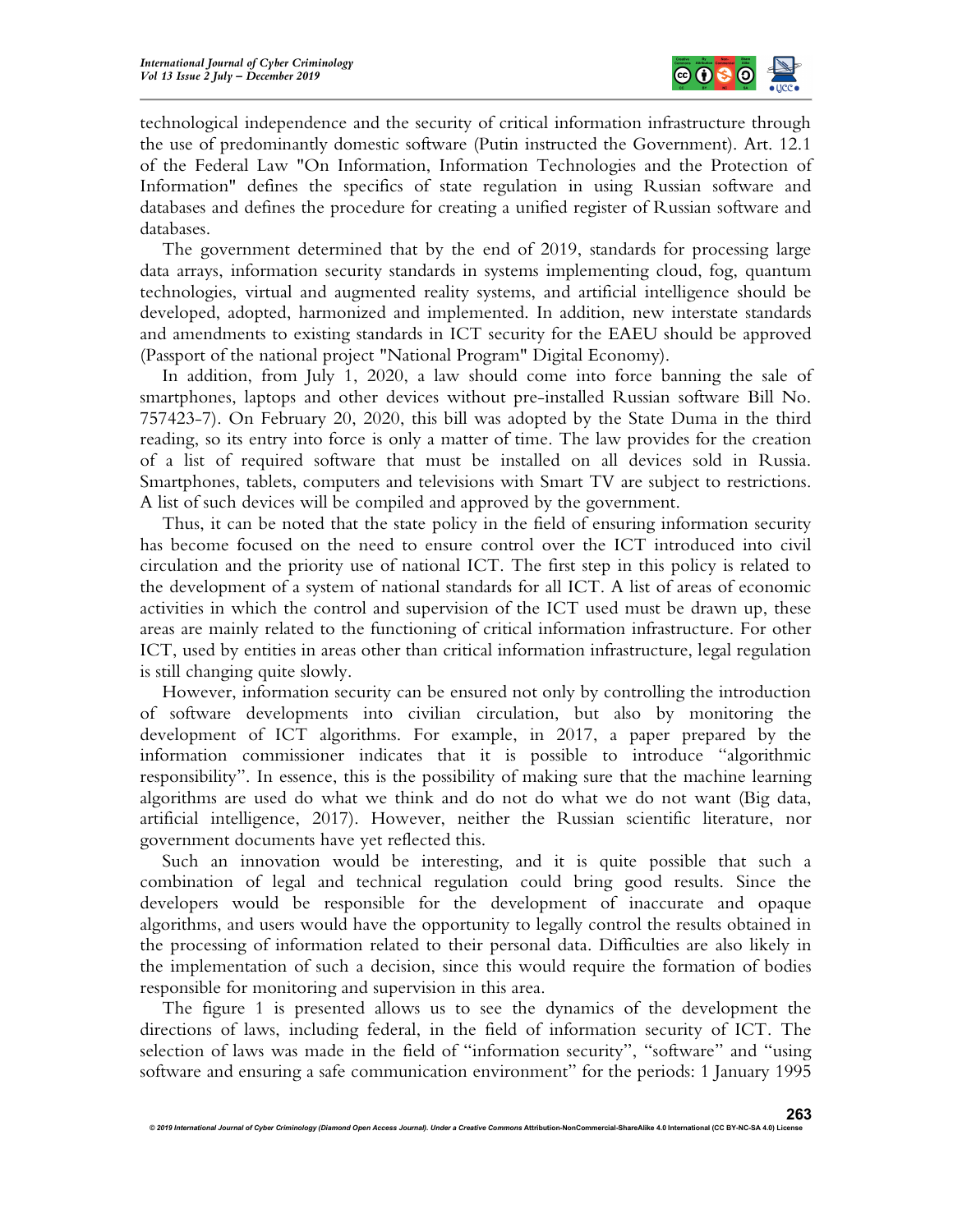– 31 December 1999; 1 January 2000 – 31 December 2010; 1 January 2011 – 1 March 2020.

1995 was chosen as a conditional beginning, in which the first main Federal Law "On Information, Informatization and Information Protection" was adopted. Another law was passed in 2006, it is the Federal Law "On Information, Information Technologies and the Protection of Information" dated July 27, 2006.

## Figure 1. Dynamics of the development the directions of laws, including federal, in the field of information security of ICT



Every year, the issues of regulation of relationships in these areas are becoming increasingly relevant.

### The Risks of Leakage of Confidential User Information

The problem of preventing undeclared functionality is directly related to the problems trust evaluation which is still not fully resolved. Although developers are looking for and developing possible security solutions for gadgets. The market offers an information security system called TISSA, which implements Android privacy mode and which can allow users to flexibly control the settings of their phone (Zhou et al.) Defense Information Service Agency (DISA) developed a standard (the Mobile Applications Security Requirements Guide or the SRG) that may be used for developing new apps and testing, vetting, and assessing existing apps, providing a considerable degree of protection through applying controls and best practices in use throughout the industry to reduce vulnerabilities (Schustera, 2017). In China, the responsibility of service providers for infringement of information security is introduced (Li, 2015).

In Russia there is another approach. In 2002, the Federal Law "On Technical Regulation" was adopted to develop, adopt and apply mandatory requirements for products and design-related processes, including their application and execution on voluntary basis requirements to products, design processes, production, construction, installation, commissioning, operation, storage, transportation, sale and disposal, as well as to performing works or provide services for the purpose of voluntary certification.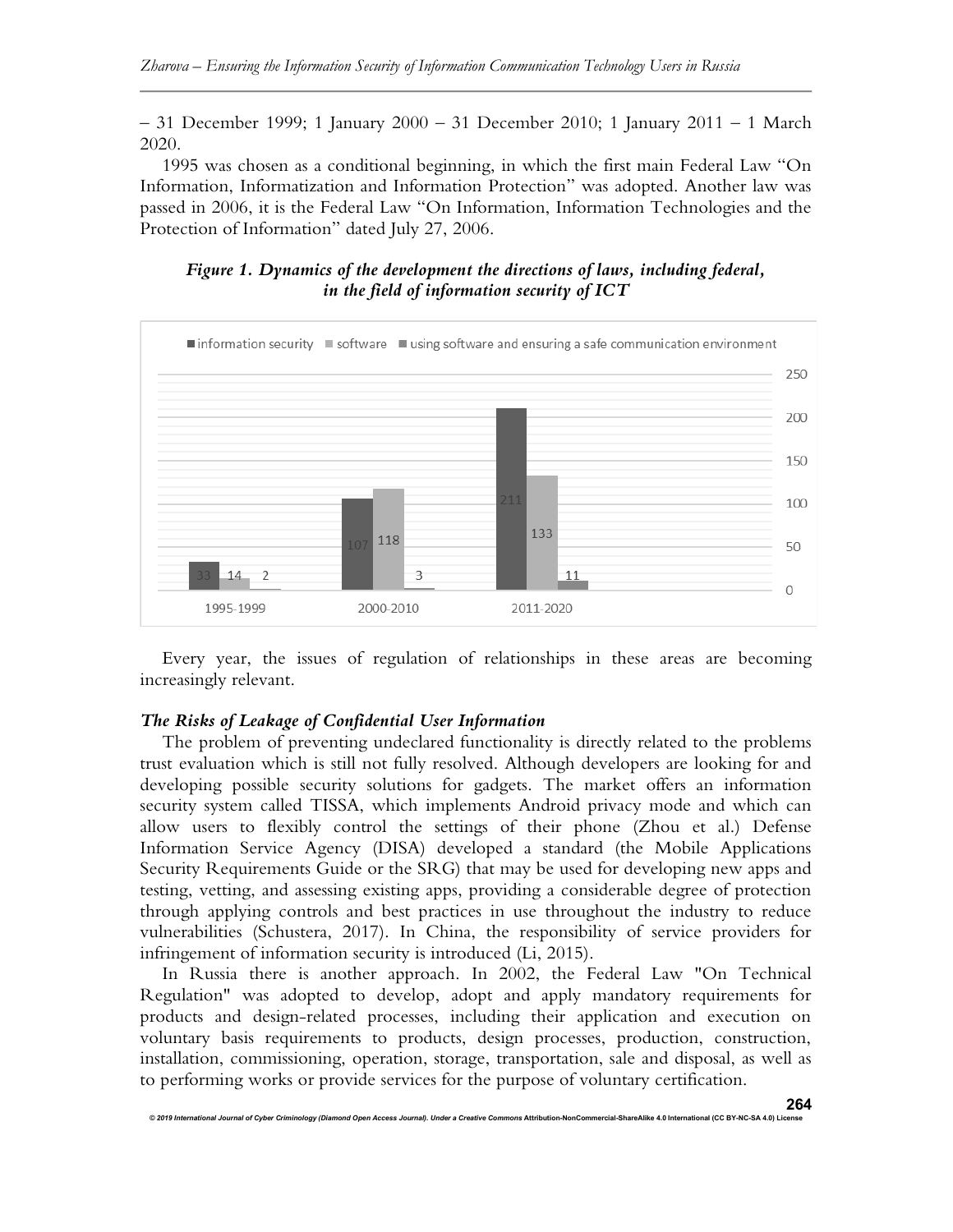

The scope of this law does not include hardware or software information security. The declaration of conformity says that the products adhere to the requirements of technical regulations (TR). A determination of whether products meet the TR requirements can only be made on the basis of the declaration of conformity.

Further there is no legislative definition of computer information protection tools. In the law "On State Secrets", (Law No 5485, 1993) "information security includes technical, cryptographic, software and other means designed to protect information that constitutes state secrets, the means in which they are implemented, as well as means to control the effectiveness of information protection".

However, an information technology consists of hardware and software, and each may have vulnerabilities that can lead to the illegal collection of personal information. Risk can be assessed using a hierarchical method of trust assessment. This allows users to combine trust indicators and to check the metric of trust for each component of the information technology (Weiss, Reznik & Zhuang, 2015). The Russian approach described in the standards also uses this principle (Guidance document, No 187, 2002). Such an evaluation system is recognized as the most productive, because evaluates all the components of the system. In applying this methodology, the European and Russian approaches are close. However, despite the existence of a regulatory framework, the issue of preventing the illegal collection of confidential information remains. In this regard, we will consider regulatory acts to determine the requirements and conditions for the hardware and software complex to be introduced into civil circulation in Russia.

## Discussion and Conclusion

This paper studies the regulatory problems leading to the failure to ensure ICT security. The work carries out a simultaneous review of legal and technical regulation, since the position of the author is that effective regulation of ICT can only be achieved by developing rules of legal regulation that take into account the specifics of the entire ICT life cycle.

The paper found that the creation and use of ICT that are not supported by mandatory technical regulations leads to such risks and threats as the use of undeclared functions in the hardware and software complex, the leakage of personal data, the unauthorized collection of information, which ultimately inflicts a legal blow ensuring information security. In turn, these negative risks and threats have become the engine for a change in state policy in the field of technical regulation. Only in 2019 were amendments to two federal laws in the field of information security when creating and using software and communication.

The government approved the main directions of information security related to the development of standards for various information technologies (Resolution of the Government, 2019). Two new standards have been developed and adopted to ensure the information security of software (GOST R 58412-2019, GOST R 8.964-2019). In 2018, a federal law was adopted to ensure the information security of critical information infrastructure.

However, despite the significant change in the state policy regarding ICT security, it is possible to note the presence of gaps in the organization of the legal regulation in Russia. It is necessary, therefore, to fix the monitoring and analysis of risks and threats associated with the introduction of new information technologies into civilian traffic for Roskomnadzor. Currently, this monitoring and analysis is carried out only for areas of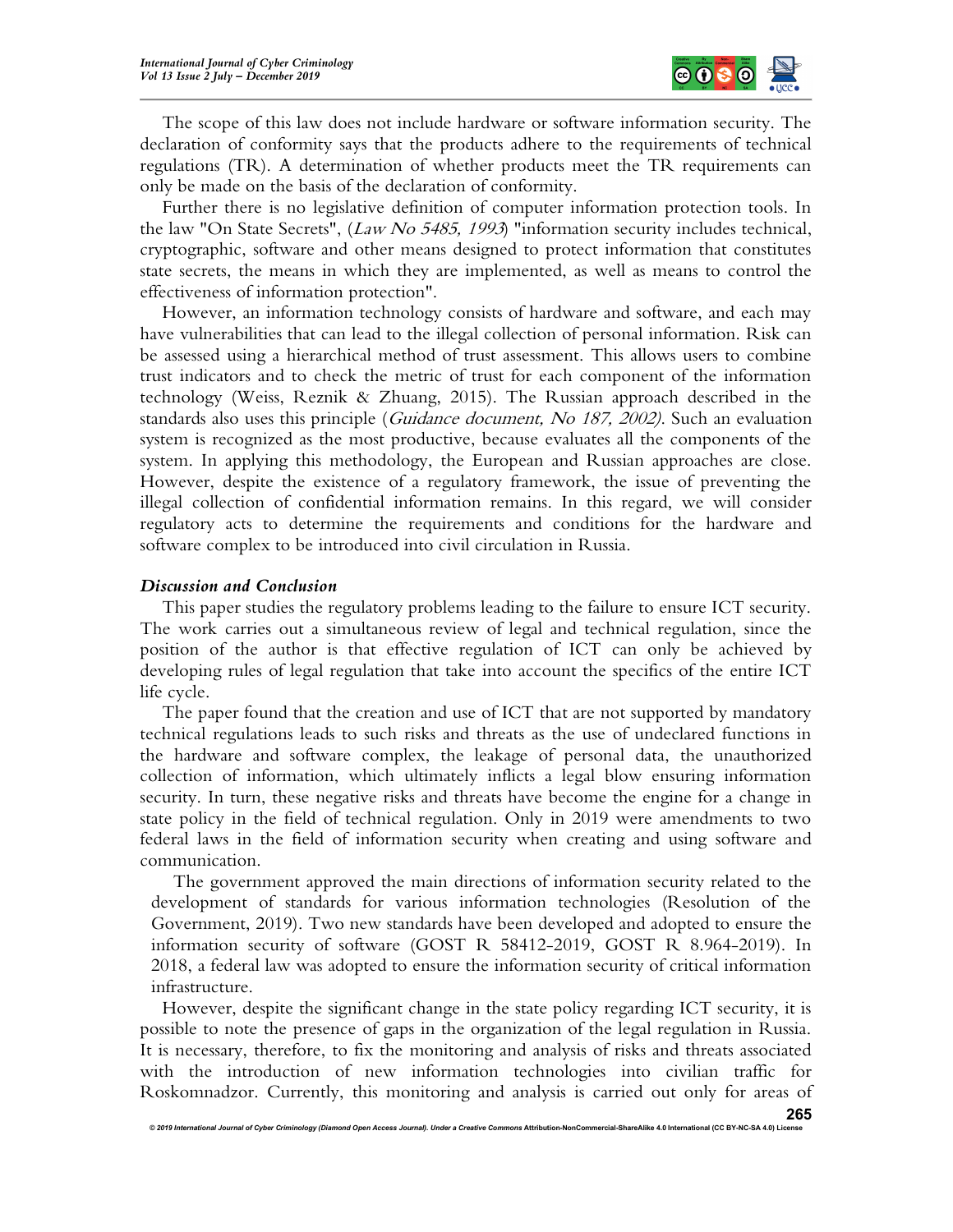economic relations related to critical information infrastructure. The results of the analysis should be taken into account in the regularly reviewed national policy of the state.

The list of Roskomnadzor functions does not include the collection of evidence for an offense committed within the "primary" collection of evidence (in the course of the preinvestigation) or the implementation of instructions from the investigator or the court on the performance of urgent investigative actions. The list of information that Roskomnadzor is authorized to block does not include harmful software. Therefore, the extension of the authority of Roskomnadzor will allow application directly to this state body. It is also necessary to extend the authority of Roskomnadzor on the primary collection of evidence. This information on the detected offenses, Roskomnadzor should consult with law enforcement agencies before making decisions. It is necessary to develop legal methods and criteria for identifying undeclared functionality of internet devices.

In addition, it is necessary to provide the relevant authorities with effective legal and technical mechanisms at the political and operational levels to prevent and limit possible risks and threats.

The effectiveness of the protection of users of information technologies introduced into civilian circulation will be promoted by amending in the preamble of law No. 2300 "On the protection of consumer rights". Now, it is determined that this law regulates relations that arise between consumers and manufacturers, sellers, importers when selling goods; establishes the rights of consumers to purchase goods of adequate quality and safety for the health, life and property of consumers and the environment; obtaining information about goods and their manufacturer; establishes state and social protection; and the mechanism to realize these rights. Currently, the law does not protect the rights of consumers of software technologies.

#### Acknowledgements

I appreciate all our participants who spared their time to be part of the study.

#### References

- Alexander, A., Graham, P., Jackson, E., (2020). Williams, T., Park, J. An analysis of cybersecurity legislation and policy creation on the state level. Advances in Intelligent Systems and Computing, 2020.
- Armando A., Merlo A., & Verderame, L. (2014). Security considerations related to the use of mobile devices in the operation of critical infrastructures. International Journal of Critical Infrastructure Protection, 7, 247 – 256.
- Bande, L. C. (2018). Legislating against Cyber Crime in Southern African Development Community: Balancing International Standards with Country-Specific Specificities. International Journal of Cyber Criminology. 12 (1), 9-26.
- Big data, artificial intelligence, machine learning and data protection. Retrieved from https://ico.org.uk/media/for-organisations/documents/2013559/big-data-ai-ml-anddata-protection.pdf.
- Bill No. 757423-7 On Amending Article 4 of the Law of the Russian Federation "On Protection of Consumer Rights" (on providing consumers with the opportunity to use pre-installed Russian programs for electronic computers when selling certain types of technically complex goods). Retrieved from https://sozd.duma.gov.ru/bill/757423-7.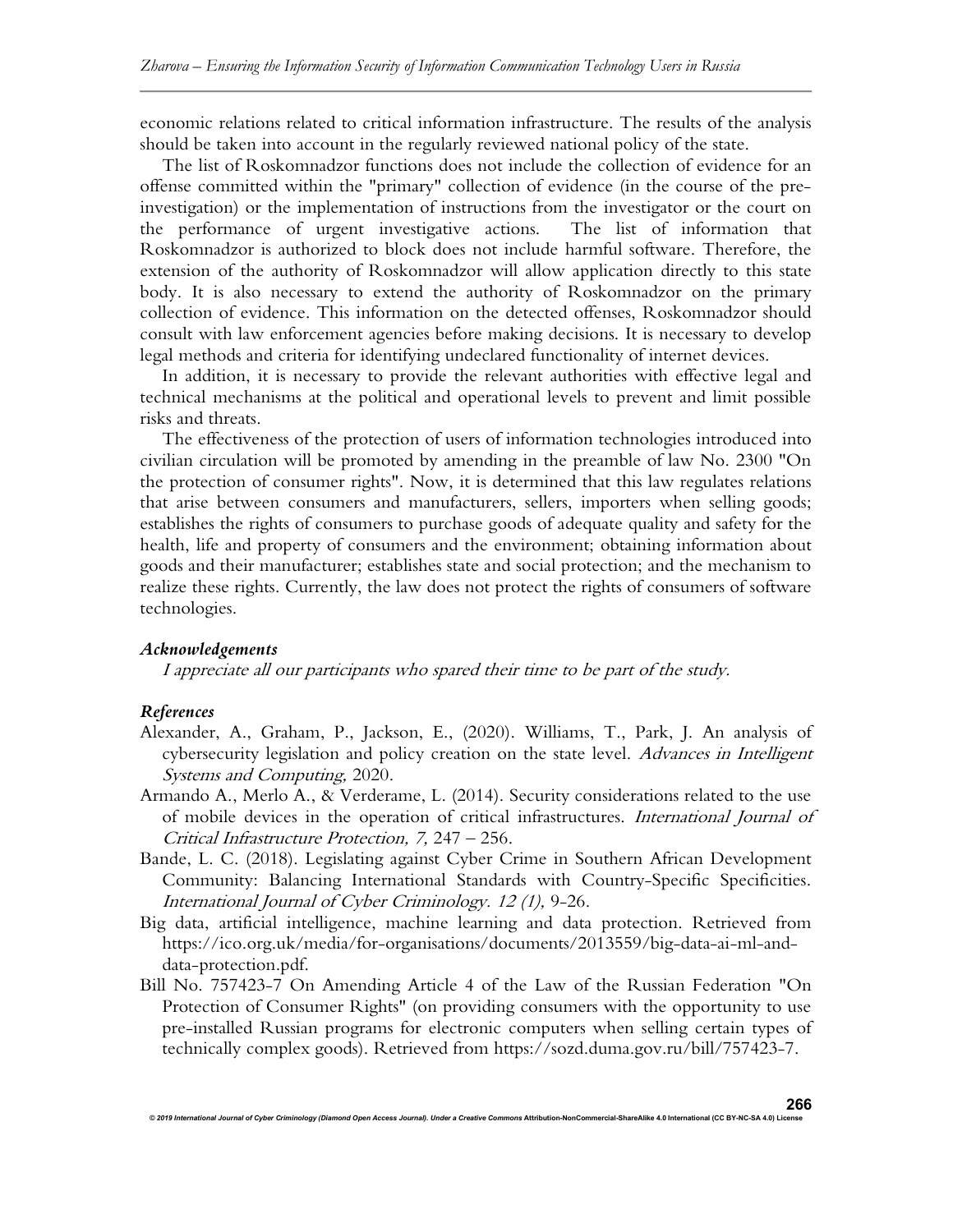

- Carvalho, J.V., Carvalho, S., Rocha, Á. (2020). Uropean strategy and legislation for cybersecurity: implications for Portugal. Cluster Computing, 1216 -1223.
- Choi Kyung-Shick, Lee Seong-Sik, & Jin Ree lee. (2017) Mobile Phone Technology and Online Sexual Harassment among Juveniles in South Korea: Effects of Self-control and Social Learning. *International Journal of Cyber Criminology*, 11(1). doi:10.5281/zenodo.56201
- Dart E., Whipple H., Pasqua J., Furlow, C. M. (2016). Chapter 13 Legal, Regulatory, and Ethical Issues in Telehealth Technology in book Computer-Assisted and Web-Based Innovations in Psychology, 339–363.

Decision of the Udmurtia OFAS Russia of 05.24.2018 N OP07-06 / 2018-1393, Retrieved from https://xn--80aahqcqybgko.xn- p1ai/141/13/16302/39291/39368/39372/50722.html.

Decree of the Government of the Russian Federation of November 16, 2015 Nо 1236, Retrieved from https://legalacts.ru/doc/postanovlenie-pravitelstva-rf-ot-16112015-n-1236/

ENISA. Information sharing and common taxonomies between CSIRTs and Law Enforcement (2016). Retrieved from

https://www.enisa.europa.eu/publications/information-sharing-and-commontaxonomies-between-csirts-and-law-enforcement.

- Federal Law "On the Security of Critical Information Infrastructure of the Russian Federation" No. 31. Collection of Russian legislation, July 31, 2017, Part I, 4736.
- Federal Law No 152- $\Phi$ 3, July 27, 2006 "On Personal Data". Collection of Legislation of the Russian Federation, July 31, 2006, No. 31 (1 part), Art. 3451.
- Federal Law of December 27, 2002 N 184- $\Phi$ 3 "On Technical Regulation", Collection of Legislation of the Russian Federation, December. 2002, No. 52 (part 1), Art. 5140. Retrieved from https://ivprom.ru/lib/245/
- GOST R 54593-2011. National standard of the Russian Federation. Information Technology. Free software. General Provisions. Reference legal system "ConsultantPlus".
- GOST R 58412-2019. National standard of the Russian Federation. Protection of information. Secure software development. Threats to information security in the development of software. Reference legal system "ConsultantPlus"
- GOST R 8.964-2019. National standard of the Russian Federation. State system for ensuring the uniformity of measurements. Verification technique. Reference legal system "ConsultantPlus"
- Judicial practice under Article 138.1 of the Criminal Code of the Russian Federation. Retrieved from https://sudact.ru/law/uk-rf/osobennaia-chast/razdel-vii/glava-19/statia-138.1/?page=1.
- Li, X. (2015). Regulation of Cyber Space: An Analysis of Chinese Law on Cyber Crime. International Journal of Cyber Criminology, 9(2) doi: 10.5281/zenodo.56225
- Order of the Ministry of Communications of Russia of December 31, 2015 No 622 "On approval of the rules for using the classifier of programs for electronic computers and databases". Retrieved from https://legalacts.ru/doc/prikaz-minkomsvjazi-rossii-ot-31122015-n-622/
- Passport of the National project "National Program Digital Economy of the Russian Federation " (approved by the Presidium of the Presidential Council for Strategic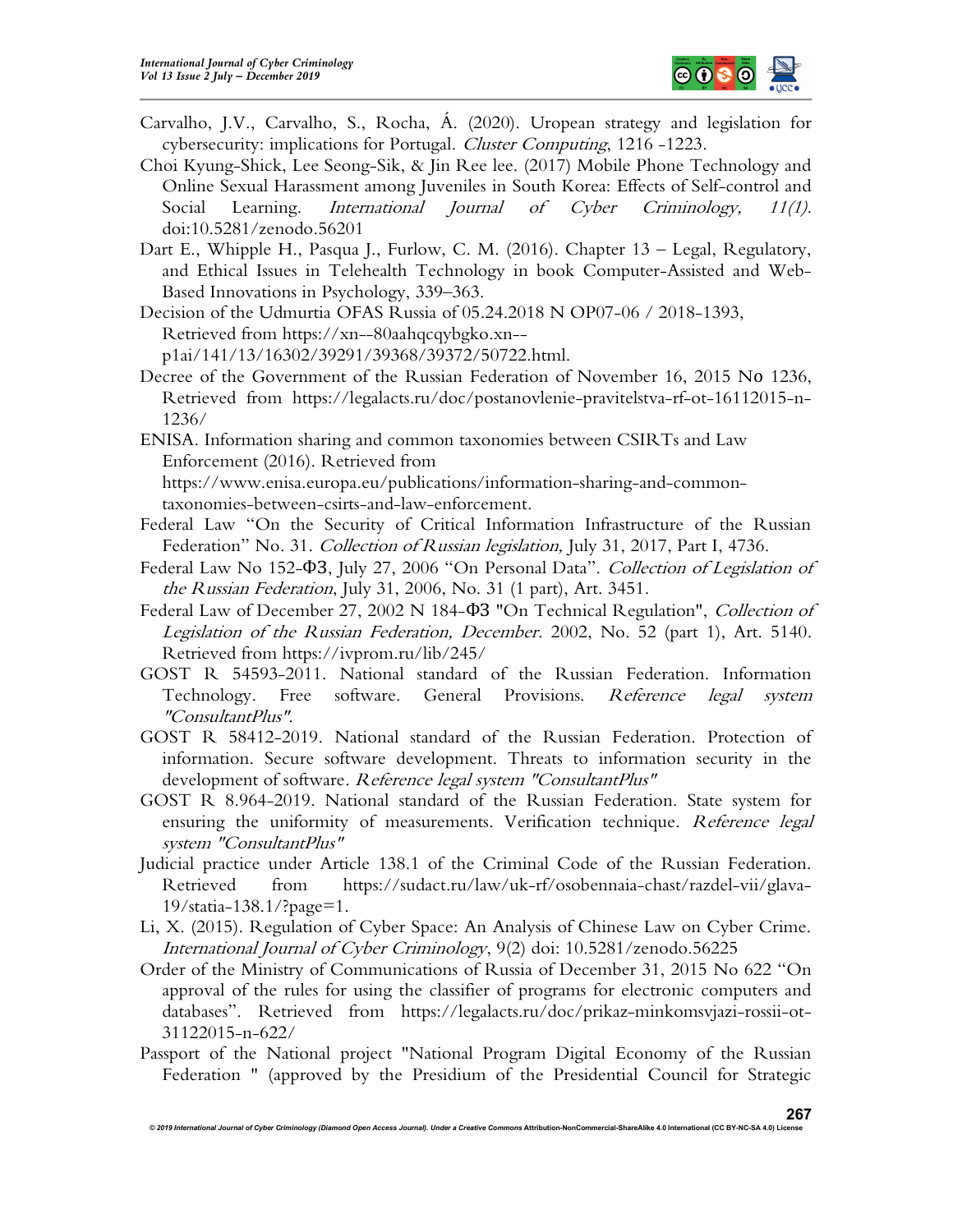Development and National Projects, Minutes dated 04.06.2019 No 7). Retrieved from https://legalacts.ru/doc/pasport-natsionalnogo-proekta-natsionalnaja-programmatsifrovaja-ekonomika-rossiiskoi-federatsii/

- Presidential Decree No. 188 of March 6, 1997 No 188 "On approval of the List of Confidential Information". Collection of the legislation of the Russian Federation. 1997, No 10, Art. 1127.
- Public declaration of the goals and objectives of the federal service for supervision in the field of communication, information technologies and mass communications (Roskomnadzor), 2019. Retrieved from https: Rkn.gov.rn.
- Putin instructed the Government to submit proposals on the implementation of Russian software. Retrieved from https://iz.ru/895234/2019-07-02/putin-poruchilpravitelstvu-predstavit-predlozheniia-po-vnedreniiu-rossiiskogo-po
- Resolution of the Government of the Russian Federation of October 29, 2019 No 1382 "The rules for granting subsidies from the federal budget to achieve the results of the federal project "Information Security" of the national program "Digital Economy of the Russian Federation"" Retrieved from http://www.pravo.gov.ru
- Roadmap for the development of "end-to-end" digital technology "wireless technology" Retrieved from https://digital.gov.ru
- Rosfinmonitoring activity report, 2019. Retrieved from fedsfm.ru/content/files/activity/annualreports/otchet\_2018%20рус.pdf
- Russia praised the compliance of the national "anti-laundering" system with FATF international standards Retrieved from http://www.fedsfm.ru/releases/4184
- Schiller E., Kalogeiton, E., Braun, T., Gomes, A., & Nikaein (2017). No.11: ICN/DTN for Public Safety in Mobile Networks. Book Chapter-Wireless Public Safety Networks, 231-247.
- Schustera S., van den Berg M., Larrucea X., Slewe T., Ide-Kostic P. (2017). Mass surveillance and technological policy options: Improving security of private communications, Computer Standards & Interfaces 50, 76-82.
- Sentence No. 1-377 / 2019 of July 30, 2019 in case No. 1-377 / 2019 Egorievsky City Court (Moscow Region) – Criminal. Retrieved from https://sudact.ru/regular/doc/rjKpDrBPYSds/
- Seyed Yahya Vaezpour, Rui Zhang, Kui Wu, Jianping Wang, Gholamali C. Shoja (2013). On the security of certain e-communication types: Risks, user awareness and recommendations, Journal of Information Security and Applications, 18(4), 193-205.
- Shoshin P. Why is it dangerous to use smartphones (tablets) with Android OS for remote banking services? Retrieved from http://www.banki.ru/blog/kamo4/7400.php.
- Stephen M. Marson. (2008) Crimes of the Internet Frank Schmalleger & Michael Pittaro. International Journal of Cyber Criminology, 2(1), 322-323.
- Sukeshini A., Quentin J., (2015) Knock! who׳s there? Putting the user in control of managing interruptions. International Journal of Human-Computer Studies, 79, 35-50.
- Szczepaniuk, E. Szczepaniuk, H., Rokicki, T. & Klepacki, B. (2020) Information security assessment in public administration. Computers and Security. 90, 234-245.
- Talreja, R., & Dilip M.,(2017) User Privacy on Android Platform, JAN 27-28, International conference on nascent technologies in engineering (ICNTE-2017), 324- 327.

© 2019 International Journal of Cyber Criminology (Diamond Open Access Journal). Under a Creative Commons Attribution-NonCommercial-ShareAlike 4.0 International (CC BY-NC-SA 4.0) License 268